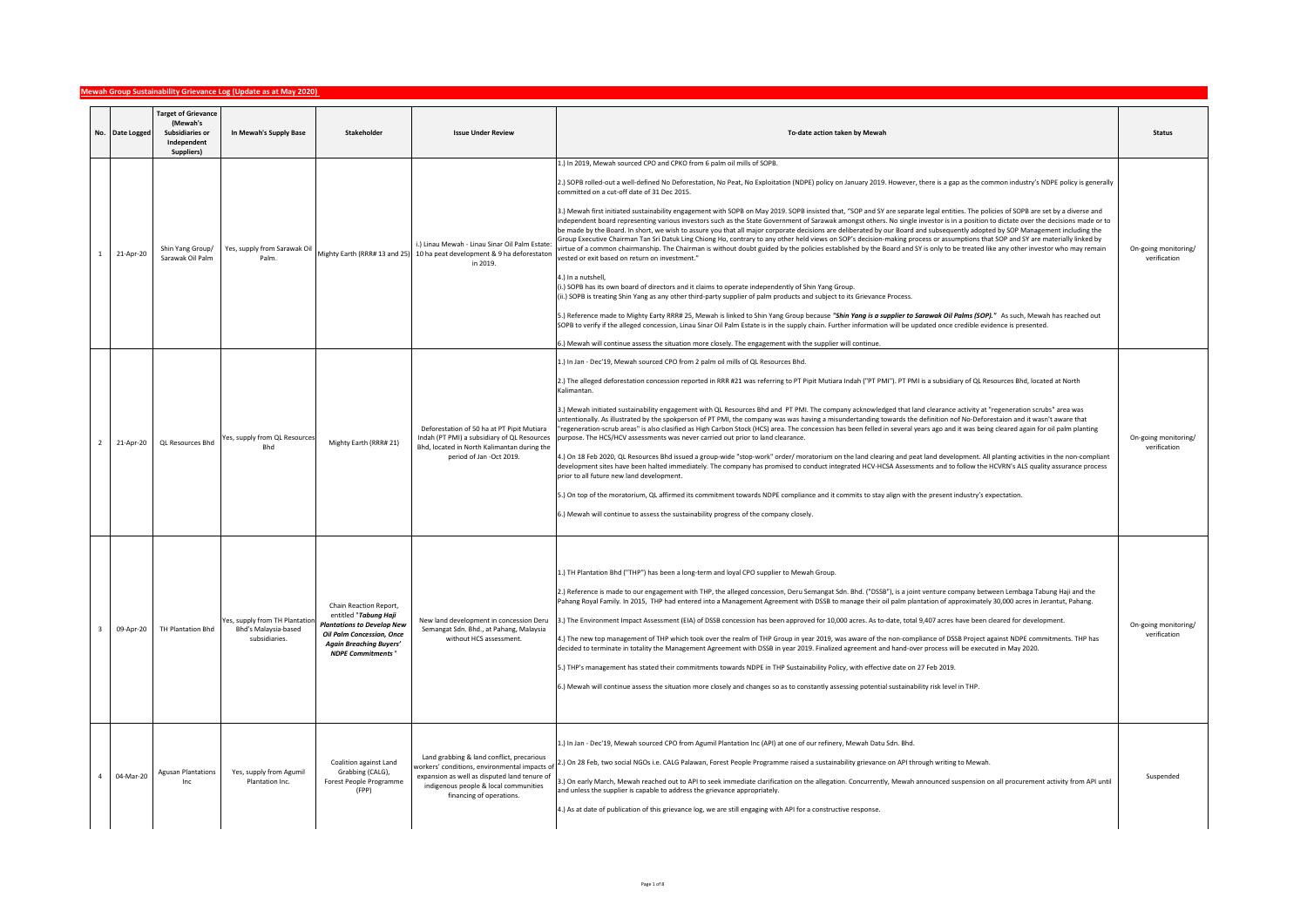| -5 | 04-Mar-20 Pinehill Pacific Bhd    | Yes, supply from Pinehill<br>Plantation (M) Sdn. Bhd.'s<br>Malaysia-based subsidiary                         | Mighty Earth (RRR# 18) | Deforestation of 21 ha at PT Makmur Jaya<br>Malindo concession during the period of May -<br>July 2019.                             | 1.) In Jan - Dec'19, Mewah sourced CPO directly and CPKO indirectly from Pinehill Pacific, located in Teluk Intan, Perak, via Mewah-Oils Sdn. Bhd.<br>2.) The alleged deforestation concession reported in RRR18 is located at West Kalimantan, known as PT Makmur Jaya Malindo ("PT MJM"), which was a subsidiary of Pinehill Pacific Bhd.<br>Based on our conversation with Pinehill, Pinehill Pacific Bhd has divested their Indonesia operations and it had no longer management control over PT MJM.<br>3.) As at date of publication of this report @ 23 Mar 2020, no positive response from Pinehill Pacific Bhd. At the same time, Mewah announced suspension on all procurement activity<br>from Pinehill Pacific Bhd until and unless positive progress is demonstrated by the supplier.                                                                                                                                                                                                                                                                                                                                                                                                                                                                                                                                                                                                                                                                                                                                                                                                                                  | Suspended                            |
|----|-----------------------------------|--------------------------------------------------------------------------------------------------------------|------------------------|-------------------------------------------------------------------------------------------------------------------------------------|-------------------------------------------------------------------------------------------------------------------------------------------------------------------------------------------------------------------------------------------------------------------------------------------------------------------------------------------------------------------------------------------------------------------------------------------------------------------------------------------------------------------------------------------------------------------------------------------------------------------------------------------------------------------------------------------------------------------------------------------------------------------------------------------------------------------------------------------------------------------------------------------------------------------------------------------------------------------------------------------------------------------------------------------------------------------------------------------------------------------------------------------------------------------------------------------------------------------------------------------------------------------------------------------------------------------------------------------------------------------------------------------------------------------------------------------------------------------------------------------------------------------------------------------------------------------------------------------------------------------------------------|--------------------------------------|
|    | 08-Jan-20<br><b>NPC Resources</b> | Yes, indirect supply from IOI's<br>Malaysia-based subsidiaries.                                              | Mighty Earth (RRR# 23) | Deforestation and/or peat development of<br>1.047 ha at PT Sumber Alam Selaras<br>concession during the period of Sept-Nov<br>2019. | 1.) In Jan - Dec'2019, Mewah sourced CPKO indirectly from NPC Resources from IOI Edible Oils (Sandakan).<br>2.) Mewah immediately reached out IOI to seek for clarification on the alleged deforestation at PT Sumber Alam Selaras (PT SAS).<br>3.) Reference is made to IOI's response on 20th Jan 2020:<br>a.) Due to the forest fires happened in Sept' 2019 in Indonesia, it destroyed over 400 ha of their older planted palms inside PT SAS's concession, in addition to some of the<br>conservation areas.<br>b.) It was confirmed by Aidenvironment that, it was the fire that caused the land use change and not "deforestation".<br>c.) According to PT SAS, the root cause of the fire took place in their concession is yet to be confirmed. It could be due to strong wind conditions which spread ash and amber inwards<br>r possibly trespassers smoking and disposing cigarette butts indiscriminately.<br>d.) Prior to dry season, PT SAS had conducted sharing session with the villages to prevent open burning used for land clearance, especially during extreme weather conditions.<br>e.) NPC resources and PT SAS adopted a no open burning policy and commit to commence further intensive programs with the local authorities and villagers on fire preventions and<br>firefighting.<br>4.) Having said that, the land use change is caused by fire spread from outside concession boundaries and is not land clearance for palm cultivation. It shall not be deemed as<br>"deforestation".<br>5.) As at date of publication of this report, no further evidence is presented to support this allegation. | On-going monitoring/<br>verification |
|    | 08-Jan-20 Borneo Pacific Group    | Yes, supply from Golden Elate<br>Palm Oil Mill, a Malaysia-<br>based subsidiariy of Borneo<br>Pacific Group. | Mighty Earth (RRR# 23) | Alleged deforestaion of 70ha at PT Arjuna                                                                                           | 1.) In Jan - Dec'19, Mewah sourced CPO directly from Golden Elate Palm Oil Mill, a subsidiary of Borneo Pacific Group at one of our refinery, Mewah Datu Sdn. Bhd.<br>2.) Mewah has reached out Borneo Pacific Group immediately since 15th Jan 2020.<br>Utama Sawit concession during Sept-Dec 2019. 3.) Through our engagement with Borneo Pacific Group, the Group responded that the alleged concession PT Arjuana Utama Sawit is neither a related compnay/subsidiaries of Golden<br>Elate nor Borneo Pacific Group.<br>4.) As at date of publication of this log, there is no further evidence presented to support this allegation.                                                                                                                                                                                                                                                                                                                                                                                                                                                                                                                                                                                                                                                                                                                                                                                                                                                                                                                                                                                          | On-going monitoring/<br>verification |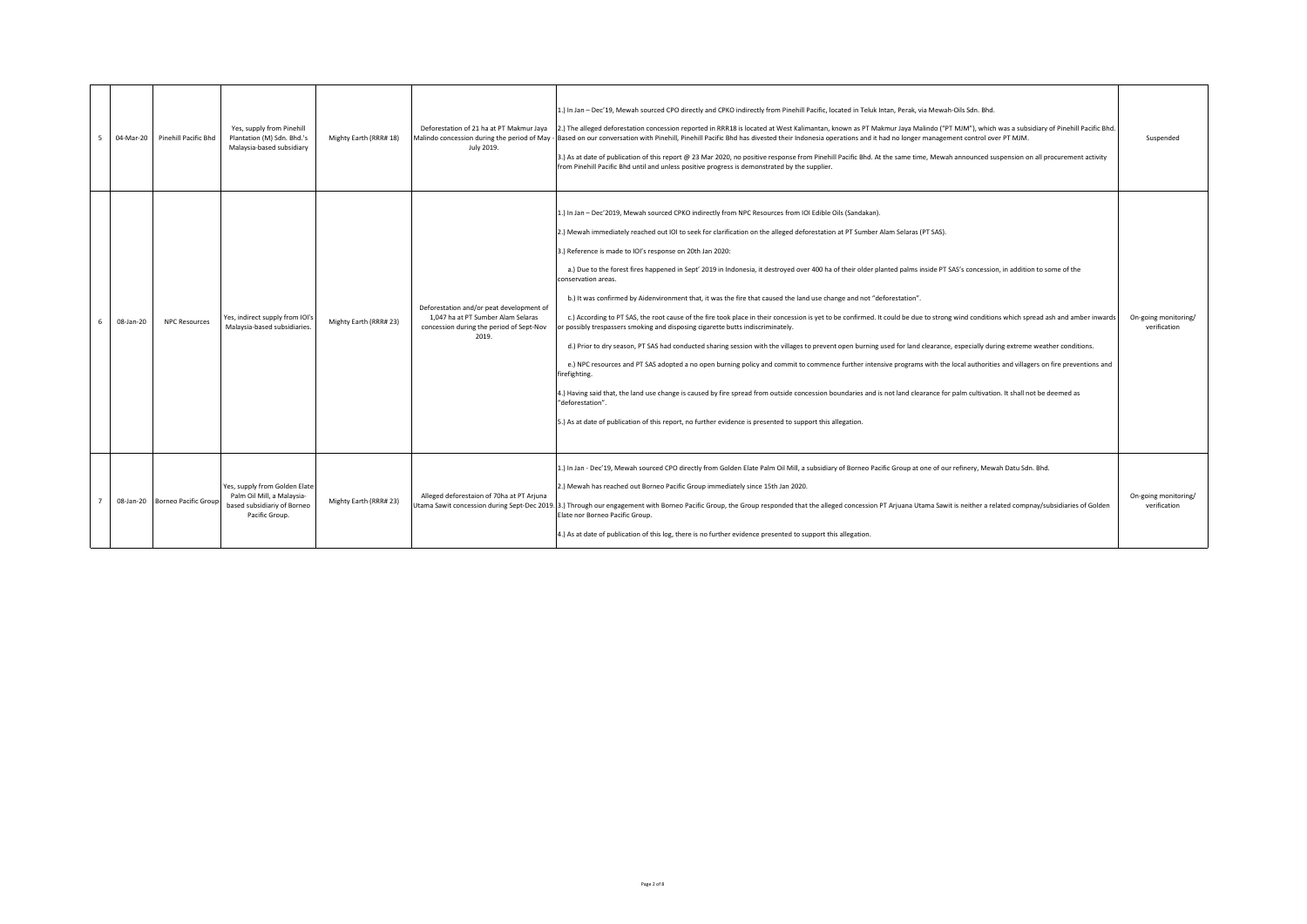| 06-Dec-19                     | Goodhope Holding                    | Yes, supply from Premium<br>Vegetable Oils (Kernel<br>Crushing Plant), a Malaysia-<br>based subsidiariy of<br>Goodhope. | Mighty Earth (RRR# 22) | Goodhope during the period 11th September<br>2nd November 2019.                                  | 1.) In Jan - Jun'19, Mewah sourced CPKO directly from one of the subsidiaries under Goodhope in Peninsular Malaysia, namely Premium Vegetable Oils.<br>2.) Through our engagement with Goodhope since 6th Dec 2019, we understand that the supplier has taken the allegation seriously and verification process was carried out immediately<br>after we reached out to them. The response from Goodhope is as follows:<br>a.) Map analysis confirmed that one of the land clearance areas (-2.661, 112.231) is located outside of the concession.<br>b.) The other location is within the concession area of PT RIM Capital. However, the company has no intention or plan to acquire the land for two reasons. Firstly, the land owners are<br>not interested to reliquish the land. Secondly, the company is not going to develop these particular the lands due to peat soil. Goodhope has committed to NDPE policy since May 2017.<br>c.) PT RIM Capital has not conducted any land clearance since 2012. There is no plan for new plantings at PT RIM Capital.<br>Deforestation at PT Rim Capital, a subsidiary of 3.) PT RIM Capital deployed a team together with village heads and community representatives from Benua Usang village and Tanjung Hanau village to conduct ground verificatio<br>Wednesday, 6th December 2019. Based on observations, the team found out that the alleged land clearing locations were areas burnt by landfires in September 2019 (see attachment<br>Minutes of Field Verification Report).<br>4.) It is concluded that the alleged land clearing occurred as a result of landfires on community-owned areas on 20th September 2019. Goodhope has made and submitted a report to<br>local authorities on the land fires that occurred in the vicinity of PT RIM Capital (see attachment Minutes of Fires Report). The report highlighted the chronology of fire incidents<br>occurring on 20th September 2019. It clearly stated that the fires were not committed by the company. All fire incidents originated from burnt land or forests belong to local community<br>that are located close to the area of PT. Rim Capital. The local authority acknowledged the report and recognized the company's efforts to take immediate measures to extinguish and<br>contain the fires.<br>5.) On 6 Mar 2020, Goodhope presented a Progress Report on the fire prevention and forest rehabilitation program at PT Rim Capital. Education and awareness on fire prevention and<br>mitigation are provided to the land owner and local community.<br>6.) On 16 Mar 2020, Goodhope has submitted its latest version of concession map to Mighty Earth and RSPO ACOP for review and documentation. Meanwhile, the supplier has been<br>working with the local community and stakeholders to rehabilitate and restore the community-owned fire-affected land. | On-going monitoring/<br>verification |
|-------------------------------|-------------------------------------|-------------------------------------------------------------------------------------------------------------------------|------------------------|--------------------------------------------------------------------------------------------------|----------------------------------------------------------------------------------------------------------------------------------------------------------------------------------------------------------------------------------------------------------------------------------------------------------------------------------------------------------------------------------------------------------------------------------------------------------------------------------------------------------------------------------------------------------------------------------------------------------------------------------------------------------------------------------------------------------------------------------------------------------------------------------------------------------------------------------------------------------------------------------------------------------------------------------------------------------------------------------------------------------------------------------------------------------------------------------------------------------------------------------------------------------------------------------------------------------------------------------------------------------------------------------------------------------------------------------------------------------------------------------------------------------------------------------------------------------------------------------------------------------------------------------------------------------------------------------------------------------------------------------------------------------------------------------------------------------------------------------------------------------------------------------------------------------------------------------------------------------------------------------------------------------------------------------------------------------------------------------------------------------------------------------------------------------------------------------------------------------------------------------------------------------------------------------------------------------------------------------------------------------------------------------------------------------------------------------------------------------------------------------------------------------------------------------------------------------------------------------------------------------------------------------------------------------------------------------------------------------------------------------------------------------------------------------------------------------------------------------------------------------------------------------------------------------------------------------------------------------------------------------------------|--------------------------------------|
| 09-Nov-19<br>9                | Global Enterprise<br>Sdn Bhd        | Yes, indirect supply from IOI's<br>Malaysia-based subsidiaries.                                                         | Mighty Earth (RRR# 21) | Deforestation and/or peat development at PT<br>Bulungan Surya Mas Pratama - during Jan-Oct<br>19 | 1.) In Jan - Jun'19, Mewah sourced CPKO directly from IOI Edible Oils Sandakan (kernel crushing plant) to our refineries.<br>2.) We engaged with IOI to seek for clarification on the alleged deforestation. An internal investigation has been conducted through desktop analysis and ground truthing.<br>3.) Respond from our direct supplier, "Global has replied that this land clearance mentioned in Mighty Earth 21 is outside the concession boundaries of PT Bulungan Surya Mas<br>Pratama and they are not involved with the clearance."<br>4.) As of the date of filing this grievance, we are still awaiting official statements/evidence from Global Enterprise as a proof to substantiate its statement.                                                                                                                                                                                                                                                                                                                                                                                                                                                                                                                                                                                                                                                                                                                                                                                                                                                                                                                                                                                                                                                                                                                                                                                                                                                                                                                                                                                                                                                                                                                                                                                                                                                                                                                                                                                                                                                                                                                                                                                                                                                                                                                                                                       | On-going verification/<br>monitoring |
| 10-Sep-19<br>10 <sup>10</sup> | Sime Darby<br><b>Plantation Bhd</b> | Yes, supply from Sime Darby's<br>Malaysia-based subsidiaries                                                            | Mighty Earth (RRR# 19) | Deforetation at Derawan (SOU 33) concession<br>in Sarawak during Feb - Aug 2019                  | 1.) In Jan - Jun'19, Mewah sourced CPO and CPKO directly from Sime Darby palm oil mills and kernel crushing plant to our refineries.<br>2.) We engaged with Sime Darby immediately to seek for clarification on the alleged deforestation. An internal investigation has been conducted through desktop analysis and ground<br>truthing.<br>3.) It is confirmed that the clearing activities does not locate within its concession boundary and is 100 meters away. The clearing activities are carried out by a local company for durian<br>orchard and some oil palm plantation.<br>4.) No further evidence is presented to support this allegation.                                                                                                                                                                                                                                                                                                                                                                                                                                                                                                                                                                                                                                                                                                                                                                                                                                                                                                                                                                                                                                                                                                                                                                                                                                                                                                                                                                                                                                                                                                                                                                                                                                                                                                                                                                                                                                                                                                                                                                                                                                                                                                                                                                                                                                       | On-going verification/<br>monitoring |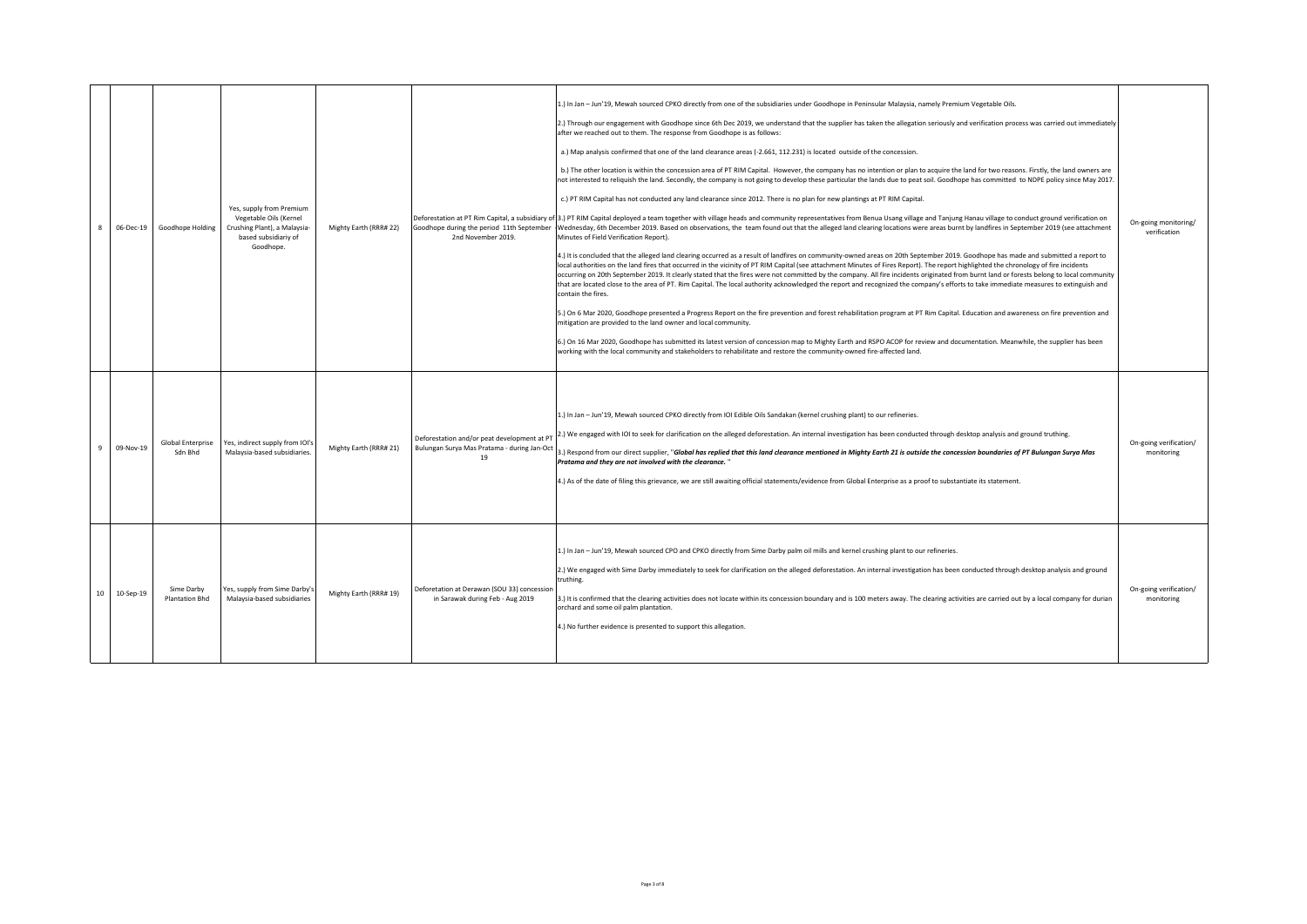| 11 | 09-Dec-19 | Tradewinds<br><b>Plantation Berhad</b> | Yes, supply from Tradewinds'<br>Malaysia-based subsidiaries              | Mighty Earth (RRR# 17) | CB Industrial Product Holding / Jhonlin Group<br>Deforestation at PT Kurun Sumber Rezeki<br>during Feb - July 2019<br>**Remarks: According to Mighty Earth RRR17<br>Tradewinds is linked to CBIP via 2 JV<br>companies namely Solar Green Sdn Bhd<br>(where Tradewinds is reported to own 50%<br>shares) and Kris Jati Sdn Bhd (where<br>Tradewinds is reported to own 70% shares) | 1.) In RRR17, it was reported that PT Kurun Sumber Rezeki is a joint-venture between PT Jhonlin Agro Mandiri, Jhonlin Group (80%) and CB<br>Industrial Product Holding Bhd, CBIP Group (20%).<br>2.) CBIP was reportedly owns 2 JV with Tradewinds i.e., Solar Green Sdn Bhd and Kris Jati Sdn Bhd.<br>3.) In Jan-Jun'19, Mewah sourced CPO from three Tradewinds' palm oil mills located in Peninsular Malaysia and Sabah.<br>4.) The respond from Tradewind to Mewah on 2 Aug-19, confirming that, " Although CBIP holds 30% share in Kumpulan Kris Jati (KKJ), CBIP do not have management control over the<br>operations of KKJ. At the same time, the company group that has management control of KKJ has no shareholdings in any of CBIP's oil palm operations under CBIP's management<br>control. KKJ and CBIP does not share the same parent company, and therefore KKKJ is not part of the same group as CBIP. "<br>5.) No further evidence is presented to substantiate the linkage between Tradewinds or Kumpulan Kris Jati with PT Kurun Sumber Rezeki.                                                                                                                                                                                                                                                                                                                                                                                                                                                                                                                                                                                   | On-going verification/<br>monitoring  |
|----|-----------|----------------------------------------|--------------------------------------------------------------------------|------------------------|------------------------------------------------------------------------------------------------------------------------------------------------------------------------------------------------------------------------------------------------------------------------------------------------------------------------------------------------------------------------------------|--------------------------------------------------------------------------------------------------------------------------------------------------------------------------------------------------------------------------------------------------------------------------------------------------------------------------------------------------------------------------------------------------------------------------------------------------------------------------------------------------------------------------------------------------------------------------------------------------------------------------------------------------------------------------------------------------------------------------------------------------------------------------------------------------------------------------------------------------------------------------------------------------------------------------------------------------------------------------------------------------------------------------------------------------------------------------------------------------------------------------------------------------------------------------------------------------------------------------------------------------------------------------------------------------------------------------------------------------------------------------------------------------------------------------------------------------------------------------------------------------------------------------------------------------------------------------------------------------------------------------------------------------------|---------------------------------------|
| 12 | 12-Aug-19 | Tradewinds<br><b>Plantation Berhad</b> | es, supply from Tradewinds'<br>Malaysia-based subsidiaries               | Mighty Earth (RRR# 18) | Deforestation at Trans Kenvaland Sdn. Bhd.<br>concession in Sarawak since Nov 2018 - July<br>2019                                                                                                                                                                                                                                                                                  | 1.) In RRR18, it highlighted that Trans Kenyaland Sdn. Bhd. is a subsidiary (85%) of Amalan Penaga (M) Sdn. Bhd., which is wholly owned by Tradewinds Plantations Bhd.<br>2.) Trans Kenyaland Sdn. Bhd. is alleged for deforestation of 94 ha peat forest since Nov'18 to Jul'19 (GPS Coordinate: 1.361, 111.465).<br>3.) In Jan-Jun'19, Mewah sourced CPO from three Tradewinds' palm oil mills located in Peninsular Malaysia and Sabah.<br>4.) With reference to Tradewinds' response, based on a Land Use Change Analysis (LUCA), the alleged land clearance activities do not fall in Trans Kenyaland's boundary.                                                                                                                                                                                                                                                                                                                                                                                                                                                                                                                                                                                                                                                                                                                                                                                                                                                                                                                                                                                                                                 | On-going verification/<br>monitoring  |
| 13 | 12-Apr-19 | <b>Genting Plantation</b><br>Rhd       | Yes, supply from Genting's<br>Peninsular Malaysia-based<br>subsidiaries. |                        | Deforestation at PT Citra Sawit Cemerlang &<br>Mighty Earth (RRR # 14 & 15)   PT Permata Sawit Mandiri concession in West<br>Kalimantan since Jan'19 - May'19.                                                                                                                                                                                                                     | 1.) Genting's Ayer Itam Palm Oil Mill is one of CPO suppliers to Mewah Group.<br>2.) A detailed supplier verification assessment has been completed at Genting Ayer Itam Palm Oil Mill including FFB traceability assessment, social-environmental impact assessment.<br>The assessment outcome was satisfactory.<br>3.) CPO produced in PT Citra Sawit Cemerlang (PT CSC) & PT Permata Sawit Mandiri (PT PSM) DO NOT TAKE PLACE in Mewah's supply chain.<br>4.) Mewah reached out to Genting Plantations on or around mid April 19. On 25th Apr'19, Genting Plantation issued an assurance statement that PT CSC is in compliance with the RSPO<br>requirement of New Planting Procedures since it commenced plantation development in 2014.<br>5.) On 29 Apr'19, Genting further confirmed that the HCS assessment PT CSC is being finalized by Aidenvironment. HCS assessment report will be submitted for peer review once<br>completed. Meanwhile, a stop work order on new land clearing has been put in place.<br>6.) According to Genting's letter dated 2 Jun 19 in respond to the allegations,<br>- For PT CSM, "A stop work order on new land clearing have been put in place on 1st May 19".<br>- For PT PSM, "It has been disposed in 2017".<br>7.) Reference is made to Genting's letter dated on 6th Sept 19, the HCS report for PT CSC has beensubmitted for quality review by HCSA. Upon approval of this report then any further<br>development on non-HCS will commence. Currently PT CSC is observing the Stop Work Order for any new development/land clearing.<br>8.) No further update from Genting Plantation since Sept'2019. | Ongoing verification/<br>monitoring.  |
| 14 | 13-Apr-19 | Kwantas                                | Yes, supply from Kwantas's<br>Sabah-based subsidiaries                   | Mighty Earth (RRR #14) | Deforestation at Kwantas Pelita Plantation<br>(Balingan) Sdn Bhd concession in Sarawak in<br>Feb-Mar'19.                                                                                                                                                                                                                                                                           | 1.) In year 2018, Mewah sourced CPO from three Kwantas's palm oil mills, i.e., Haranky Palm Oil Mill, Mewah Palm Oil Mill and Pintasan Palm Oil Mill, that located in Sabah.<br>2.) Through email conversation between Mewah and Kwantas on 8th May 2019:<br>a) The land is located within the parameter of Kwantas Pelita Plantation (Balingan) Sdn Bhd (KPPSB) concession;<br>b) However, it has never been surrendered to KPPSB through their Native Customary Right (NCR) Land Acquisition project. KPPSB has cross checked this with their NCR record<br>and verified on this matter;<br>c) As of yet, the land area belongs to two owners Akas Ak. Ngelambau and Beribun Ak. Baring;<br>d) KPPSB has never involved on the activities conducted on the land.<br>3.) As at date of publication of this log, there is no further evidence presented to support this allegation.                                                                                                                                                                                                                                                                                                                                                                                                                                                                                                                                                                                                                                                                                                                                                                    | On-going verification/<br>monitoring. |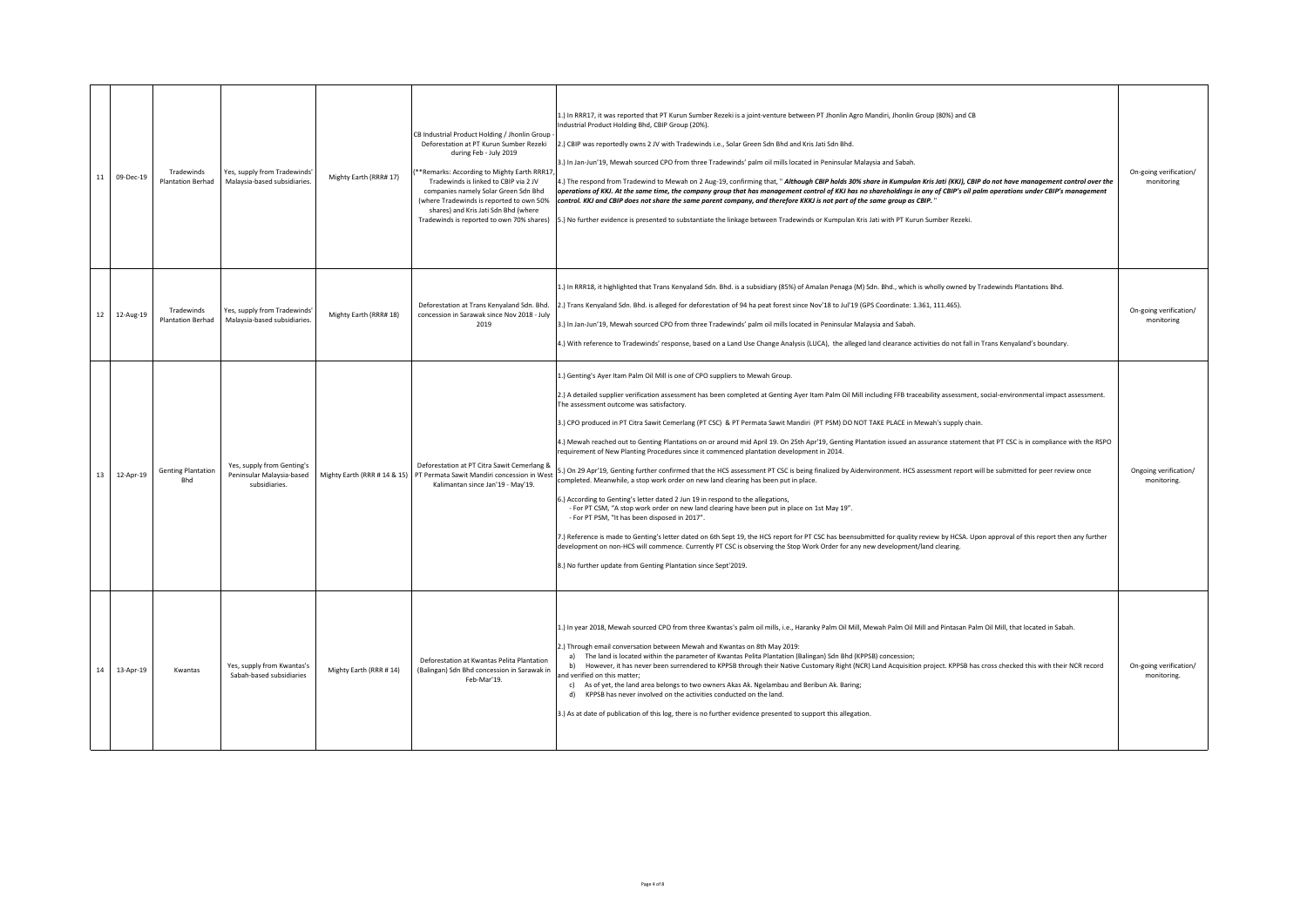| 15 | 11-Mar-19 | Double Dynasty -<br>Radiant Lagoon Sdn.<br>Bhd. | Yes, indirect supply from<br>Double Dynasty subsidiary<br>DD Palm Oil Mill, Sarawak<br>through CPKO purchase from<br>third-party supplier. | Mighty Earth (RRR# 13);<br>Land conflict and deforestation at Radian<br>Lagoon Sdn. Bhd. concession in Sarawak in Dec<br>18 - Jan 19.<br><b>Bruno Manser Fund</b>                                                                                                                                                                                                   | 1.) In year 2018, Mewah received CPKO supply from Wilmar's Bintulu Edible Oils through Socship and Fimachem bulking installation.<br>2.) Reference to Wilmar's sustainability dashboard, DD Palm Oll Mill came into Mewah's supply chain throug palm kernel (PK) supplied to Wilmar's Bintulu Edible Oils.<br>3.) Mewah has immediately reached out to our direct contractual supplier for supply chain verification. The engagement with our direct supplier is still in progress.<br>4.) Prior to the publication of Mighty Earth Rapid Respond Report 13 in Mar 19, Wilmar has initiated engagement with DD Palm Oil Mill since Feb'19. The first meeting was conducted<br>on 11 Mar 19, where Wilmar has sought clarification and documentation evidence of Radiant Lagoon's operation.<br>5.) Through an email dated 25 Mar 19, Wilmar is in the pipeline of investigating the allegation of "land conflict and deforestation at Radiant Lagoon" and confirming whether the<br>moratorium of land clearing is in place. Meaanwhile, field visit/ supply chain verification assessment will be carried out by Wilmar's team from 25 Mar'19 onwards.<br>6.) A meeting was further held with DD POM on 29 April'19 to share the outcome from field visitation and expectation from Wilmar on DD POM in complying to the NDPE policy and re-<br>entry criteria. Wilmar has committed to support and provide guidance to DD POM in developing action plan in addressing the issues identified in the field visit.                                                                                                                                                                                                                                                                                                                                                                                                                                                                                                                                                                                                                                                                                                                                                                                                                                                                                                                                                                                                                                                                                                                                                                                                                                                                                                                                                                                                                                                                                                                                                                                                                                                                                                                                                                                                                                                                                                                                                                                                                                                                                                                                                                                                                                                                                                                                                                                                                                                                                                                                                                                                                                                                                                                                                                                                                                                                                                                                                                     | Suspended                            |
|----|-----------|-------------------------------------------------|--------------------------------------------------------------------------------------------------------------------------------------------|---------------------------------------------------------------------------------------------------------------------------------------------------------------------------------------------------------------------------------------------------------------------------------------------------------------------------------------------------------------------|---------------------------------------------------------------------------------------------------------------------------------------------------------------------------------------------------------------------------------------------------------------------------------------------------------------------------------------------------------------------------------------------------------------------------------------------------------------------------------------------------------------------------------------------------------------------------------------------------------------------------------------------------------------------------------------------------------------------------------------------------------------------------------------------------------------------------------------------------------------------------------------------------------------------------------------------------------------------------------------------------------------------------------------------------------------------------------------------------------------------------------------------------------------------------------------------------------------------------------------------------------------------------------------------------------------------------------------------------------------------------------------------------------------------------------------------------------------------------------------------------------------------------------------------------------------------------------------------------------------------------------------------------------------------------------------------------------------------------------------------------------------------------------------------------------------------------------------------------------------------------------------------------------------------------------------------------------------------------------------------------------------------------------------------------------------------------------------------------------------------------------------------------------------------------------------------------------------------------------------------------------------------------------------------------------------------------------------------------------------------------------------------------------------------------------------------------------------------------------------------------------------------------------------------------------------------------------------------------------------------------------------------------------------------------------------------------------------------------------------------------------------------------------------------------------------------------------------------------------------------------------------------------------------------------------------------------------------------------------------------------------------------------------------------------------------------------------------------------------------------------------------------------------------------------------------------------------------------------------------------------------------------------------------------------------------------------------------------------------------------------------------------------------------------------------------------------------------------------------------------------------------------------------------------------------------------------------------------------------------------------------------------------------------------------------------------------------------------------------------------------------------------------------------------------------------------------------------------------------------------------------------------------------------------------------------------------------------------------------------------------------------------------------------------------------------------------------------------------------------------------------------------------------------------------------------------------------------------------------------------------------------------------------------------------------------------------------------------------------------------------------------------------------------------------------------------------------------------------------------|--------------------------------------|
| 16 | 28-Nov-18 | Felda/FGV                                       | Yes, supply from FGV's<br>Malaysia-based subsidiaries.                                                                                     | 1.) Suspension of RSPO P&C certificate for<br>Serting Palm Oil Mill on 28th Nov 2018, due to<br>RSPO:<br>Coalition of NGOs (Rainforest<br>as well as unfair wages.<br>Action Network ("RAN"),<br><b>International Labor Rights</b><br>2.) Re-suspension of RSPO P&C certification for<br>Forum, SumOfUs)<br>Serting Palm Oil Mill and all its uncertified<br>units. | 2.) On 30th Nov 2018, FGV has made a public statement in respect of the findings of the RSPO Complaints Panel (CP).<br>3.) On 4th Dec-2018, Mewah has reached out to FGV's Sustainabaility team. FGV has stressed its commitment to restore and rebuild best social practices in all FGV-owned plantations<br>that includes:<br>a) To freeze all new recruitment of workers from external contractors across its operations, with immediate effect.<br>To review employment policies on the benefits enjoyed by its plantation workers and will absorb the costs of basic necessities, including food supplies given to its workers.<br>h)<br>c) To review where necessary revising, all communication materials and training programmes for workers, especially with regard to their terms of employment, whistle-blower<br>protection and health & safety procedures.<br>d) To engage with a responsible independent third party to train its workers on its human rights policy.<br>e) To adhere strictly on national policies and all applicable standards on parity of employment for workers including remuneration and benefits in kind.<br>To continue its commitment towards RSPO P&C certification.<br>f<br>4.) As at Jan-2019, we do not enforce ban/exclusion for the CPO supply from Serting Palm Oil Mill. The decision was made judging at the fact where FGV is displaying very positive<br>attitude to collaborate with RSPO to rectify its sustainability/operations deficiencies. FGV is showing good progress in achieving the expectation within the specific timeframe that set by<br>RSPO Complaint Panel.<br>5.) As at Mar-2019, the chairman of RSPO Compliant Panel, Dato'Henri Barlow has granted the request of three weeks extension of Action Plan by FGV from date 8 Mar 2019. In other<br>words, FGV will submit its action plan to RSPO Complaint Panel by 29 Mar 2019.<br>6.) In terms of FGV's RSPO recertification plan, the recertification has been in progress since year 2017. FGV targets to recertify all its palm oil mills for RSPO P&C by year 2021. As of Mar<br>2019, FGV has its 27 palm oil mills recertified for RSPO.<br>7.) 24 Jun 19 - A petition submitted by Grant & Eisenhofer ESG Institute to the US Customs and Border Protection (CBP) on "forced labour & illegal child labor practice due to<br>widespread evidence".<br>8.) 26 Jun 19 - FGV issued a statement in response to the Petition by ESG Institute to emphasize that all issues raised in the petition have been the subject of public discourse since 2015<br>and the Company has taken several steps to correct the situation.<br>9.) 5 Aug 19 - RSPO lifted the suspension of RSPO certification of FGV's Serting Palm Oil Mill and 4 of its oil palm plantations.<br>allegation of the use of forced labour and poor 10.) 15 Aug 19 - Three (3) US based NGOs namely, International Labour Rights Forum (IRLF), Rainforest Action Network (RAN) and SumOfUs filed a formal complaint with the US<br>working conditions in FGV-owned plantations   Customs and Border Protection (CBP), to deny entry of FGV products made with forced labor.<br>11.) 19 Aug 19 - FGV responded to the petition via a public statement. For more information, please visit: http://www.fgvholdings.com/fgvs-response-to-the-petition-by-a-coalition-of-<br>ngos-submitted-to-the-united-states-customs-and-border-protection/<br>12.) 22 Aug 19 - Mewah engaged with FGV's team to further understand their progress:<br>a) Since the RSPO suspension came on December 2018, FGV has introduced a total 18 new initiatives at its worldwide plantation operations that aim to correct any potential<br>wrongful recruitment procedures and labour practices.<br>b) The Company has been working hard to seek restoration to RSPO certification. It has undertook comprehensive assessment to identify gaps and to implement stringent<br>recruitment guidelines and labour policies in its worldwide plantation operations.<br>c) At present, the Board of FGV has completely changed from the Board that was in place in 2015 as well as its Senior Management team. The new FGV Management Team has so<br>far display decent cooperation and willingness to engage. Furthermore, the public should be able to observed that FGV has been showing consistent achievement its pre-set milestones<br>and work in accordance to time-bound action plan. Hence, it is unfair. | Ongoing verification/<br>monitoring. |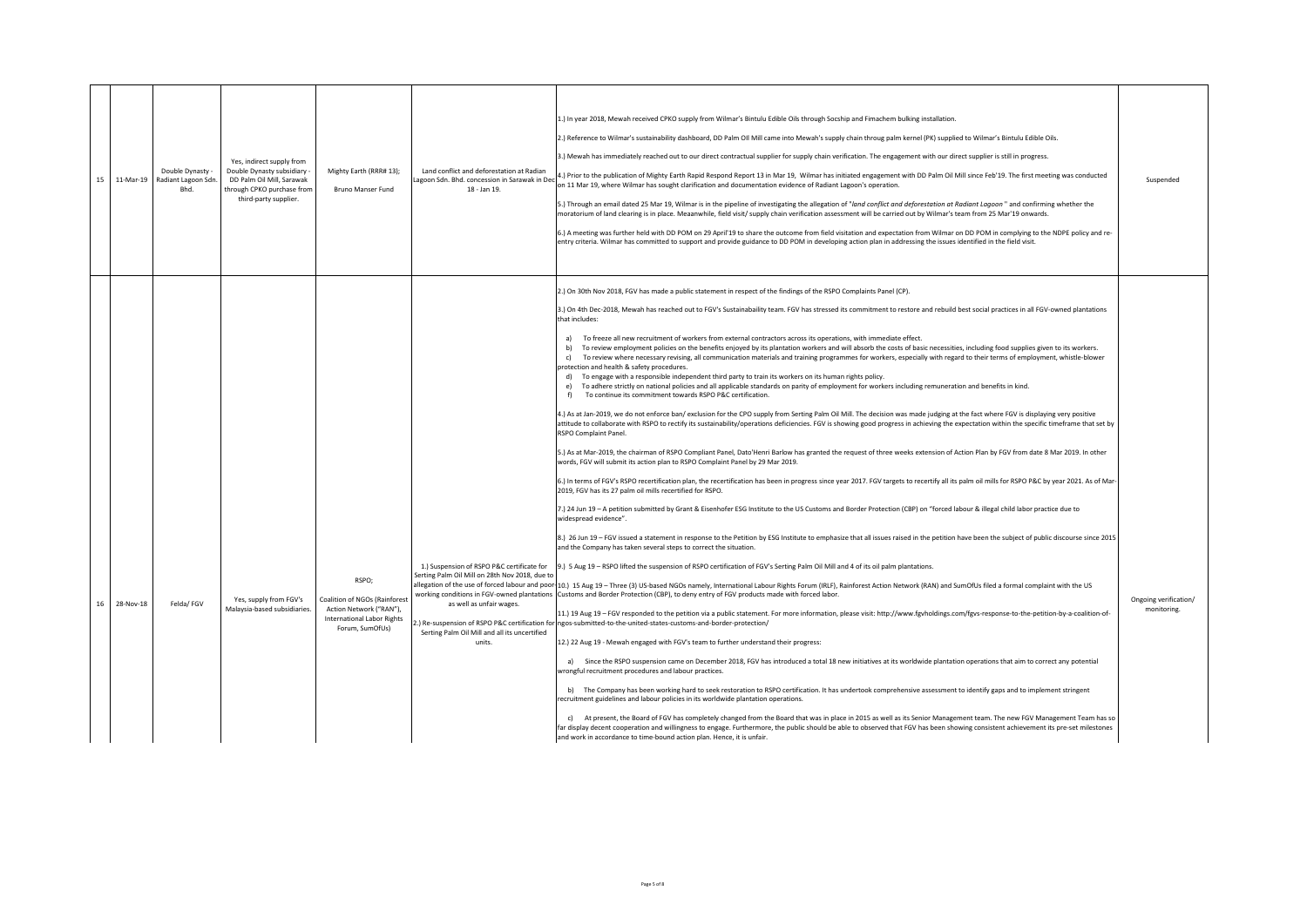|    |           |                           |                                                                                                                                                                                             |                                                                                                                                                                              | d) Whilst the Company acknowledged some allegations filed in the petitions are true, most of the allegations have been corrected and verified by independent third-party includes<br>the RSPO Complaint Panel.<br>13.) 13th Jan 2020, RSPO Complaint Panel re-suspended the Principles and Criteria (P&C) process for FGV's Serting Palm Oil Mill and all its uncertified units.<br>14.) On 21st Jan 2020, Mewah and FGV hosted engagement meeting at FGV's office. The objective is to address sustainability concerns and to assess potential sustainability risk level in<br>FGV/Mewah supply chain. FGV had demonstrated all its action plans and activities that has so far put in plance to pursue the RE-suspension notice.<br>15.) As at 7 Feb 2020 - FGV is proactively engaging with RSPO Complaint Panel and is currently awaiting further respond from RSPO Complaint Panel. We take note that FGV must now<br>demonstrate stronger commitment towards a higher transparency level in its supply chain.<br>16.) Mewah will assess the situation more closely and changes so as to constantly assessing potential sustainability risk level in FGV supply chain. |                                                |
|----|-----------|---------------------------|---------------------------------------------------------------------------------------------------------------------------------------------------------------------------------------------|------------------------------------------------------------------------------------------------------------------------------------------------------------------------------|-----------------------------------------------------------------------------------------------------------------------------------------------------------------------------------------------------------------------------------------------------------------------------------------------------------------------------------------------------------------------------------------------------------------------------------------------------------------------------------------------------------------------------------------------------------------------------------------------------------------------------------------------------------------------------------------------------------------------------------------------------------------------------------------------------------------------------------------------------------------------------------------------------------------------------------------------------------------------------------------------------------------------------------------------------------------------------------------------------------------------------------------------------------------------------|------------------------------------------------|
| 17 | 24-Sep-18 | Tiasa                     | Yes, indirect supply from<br>Rimbunan Hijau/Jasa Rimbunan Hijau and Jasa Tiasa<br>Greenpeace (Final Countdow<br>through CPKO purchase from<br>report page 135/194)<br>third-party supplier  | Potential peatland clearance and forest<br>clearance for oil palm development in Eastern<br>Eden Estate (EEE), Sarawak and Gilford LTD,<br>PNG.                              | 1.) Eastern Eden Estate (EEE) is an oil palm plantation that owned and operated by Jaya Tiasa, a subsidiary company of Rimbunan Hijau Group.<br>2.) In the period of Jan-Jun 2018, Mewah-Oils (Port Klang) received about 200mt Crude Palm Kernel Oil (CPKO) from Wilmar's Bintulu Edible Oils as the raw material for our refinery. The<br>receiving quantity stands at approximate 0.4% of our total sourcing quantity at the period.<br>3.) On Jan-2019, Jasa Tiasa commits to implement NDPE policy in its operation. With reference to Wilmar's Sustainability Dashboard, it reports that Jaya Tiasa has confirmed there is no<br>new land development on EEE and the land clearance reported in Greenpeace's Final Countdown report was not occured within EEE's concession. Jaya Tiasa has shared their groupwide<br>concession map with Wilmar for on-going monitoring.                                                                                                                                                                                                                                                                                             | On-going verification/<br>monitoring           |
| 18 | 17-Aug-18 | Goodhope Holding          | Yes, supply from Premium<br>Vegetable Oils (Kernel<br><b>Greenpeace (Final Countdowr</b><br>Crushing Plant), a Malaysia-<br>report)<br>based subsidiariy of<br>Goodhope.                    | Deforestation, development withoout<br>Enviromental Impact Assessment and failure<br>to comply to proper FPIC process at its<br>concession PT Nabire Baru, in Nabire, Papua. | 1.) RSPO has registered an official complaint against PT Nabire Baru in December 2016 after received the complaint from Yayasan PUSAKA. On 5th May 2017, Goodhope published its<br>first sustainability policy. In the interim, the Company has taken initiative to progresively updates their sustainability policy implementation plan.<br>2.) In Apr 2018, Mewah received RSPO certified CPKO from Goodhope's Malaysia-based subsidiary, Premium Vegetable Oils Sdn. Bhd. Goodhope assured that PT NAbire Baru does not<br>take place in PVO's supply chain.                                                                                                                                                                                                                                                                                                                                                                                                                                                                                                                                                                                                             | Closed                                         |
| 19 | 14-Jul-18 | <b>BLD Plantation Bhd</b> | Yes, indirect supply from BLD<br>Plantation subsidiary - Kirana<br>Mighty Earth (RRR# 4,5,6,7 &<br>Palm Oil Refinery, Sarawak<br>11)<br>through CPKO purchase from<br>third-party supplier. | Deforestation at BLD Plantation Bhd<br>concession in Sarawak since Mar - Dec 2018.                                                                                           | 1.) In July 2018, Mewah received CPKO supply from BLD Plantations - Kirana Palm Oil Refinery Sdn Bhd, Sarawak through Butterworth bulking installation.<br>2.) Mewah has immediately reached out to our direct contractual supplier for supply chain verification. The engagement with our direct supplier is still in progress.<br>3.) Mewah decided to temporarily stop sourcing from the supplier until and unless the company shows positive progress to resolve the ambiguity.<br>4.) As of May'19, BLD Plantations announce engagement plan with Earthworm Foundation and publicly announced commitment on a Sustainable Palm Oil Policy with NDPE compliance.                                                                                                                                                                                                                                                                                                                                                                                                                                                                                                        | On-going verification/<br>monitoring/Suspended |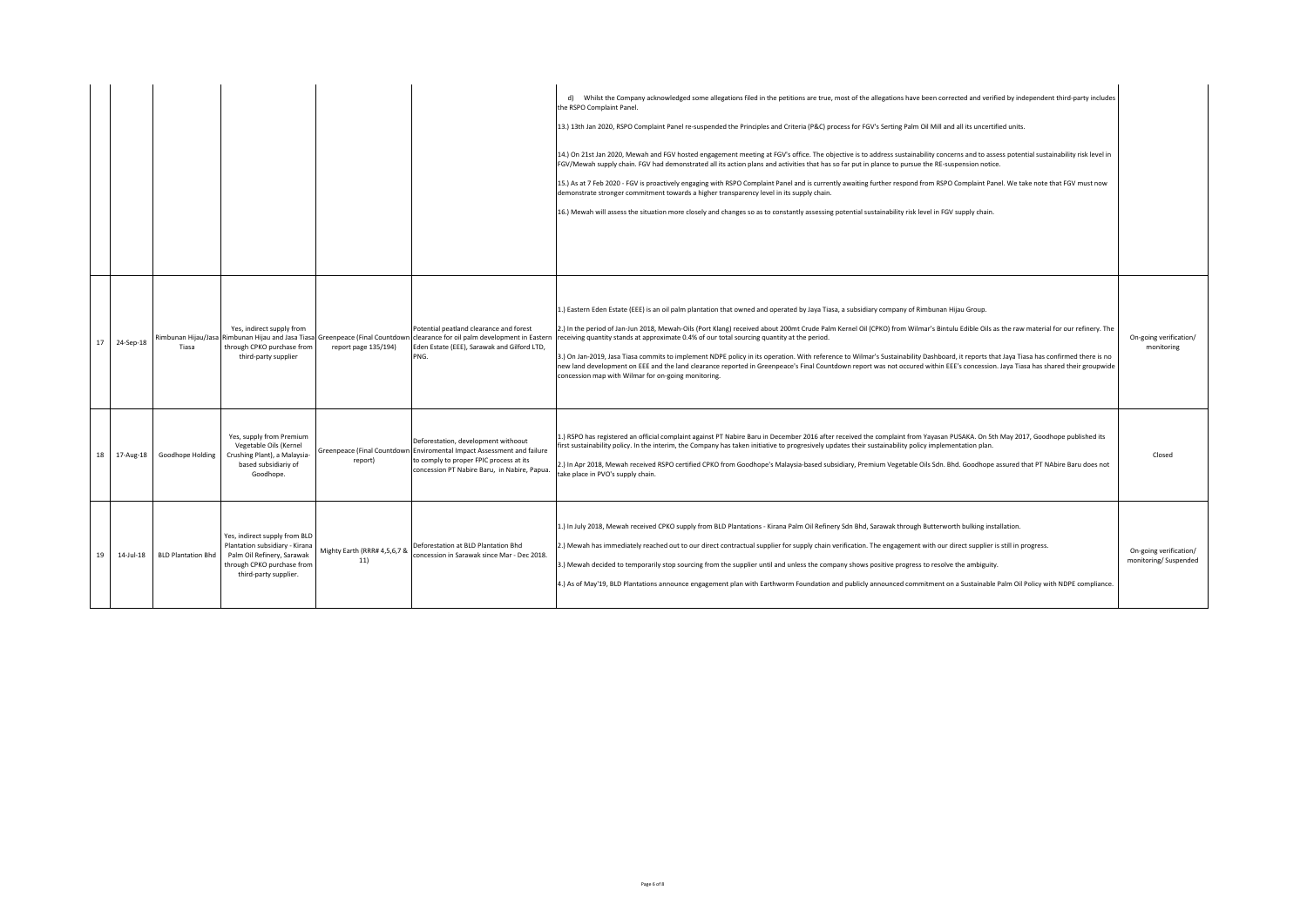| 20 | 24-May-18<br>TH Plantation Bhd               | es, supply from TH Plantation<br>Bhd's Malaysia-based<br>subsidiaries. | Mighty Earth                  | Deforestation at its PT Persada Kencana Prima<br>(North Kalimantan), Hydroflow Sdn Bhd<br>plantations in Sarawak and Ladang Tabung<br>Haji in Sarawak. | 1.) Mewah receives CPO supply from Tabung Haji's palm oil mills base in Peninsular Malaysia i.e., Bukit Lawiang Palm Oil Mill and Kota Bahagia Palm Oil Mill.<br>2.) Mewah has completed supply chain assessment to Bukit Lawiang Palm Oil Mill including, FFB traceability assessment, and social-environmental impact assessment. The outcome was<br>satisfactory.<br>3.) It is confirmed that CPO supplied from Tabung Haji has its FFB supplied from Malaysian-base plantations. The CPO originated from Tabung Haji's Indonesian mills do not take place in<br>Mewah's supply chain.<br>4.) Through an email between Mewah and TH Plantations on 29th Mar 2019, TH Plantations has completely ceased all deveopment in PT Persada Kencana Prima (PT PKP) since mid-<br>2018. No land clearing activities and no planting on the cleared land have been carried out since then.<br>5.) Any sign of land clearing in PT PKP are the work of IPK permit holders who continue logging actitivies at TH Plantations concession. There are few IPK concessionaires who were<br>given the license to log by local government, before TH Plantations acquired the HGU for the land. Hence, TH Plantations is in the process of engaging with the local authorities and IPK<br>permit holders to cease the logging actitivies.<br>6.) Regarding the allegation on Hydroflow Sdn. Bdh., TH Plantations confirmed that the alleged concession is not within Hydroflow's boundaries and it belongs to neighboring estate. A<br>stop work order on Hydroflow Sdn. Bhd. has been issued since September 2018. No heavy machineries have been placed within the estates and no funds have been channeled to<br>Hydroflow Sdn. Bhd. for any further development.<br>7.) On 27th May 2019, Mewah reached out to TH Plantations to seek for explanation for the allegation on Ladang Tabung Haji. The satellite image and land use maps are those of Ladang<br>Sebauh and Ladang Semilajau, both of which were estates under the stable of Ladang Sawit Bintulu Sdn. Bhd., a joint venture company betweenits parent, Lembaga Tabung Haji and a<br>local based company. TH Plantations was the managing agent for these estates, however Tabung Haji had disposed the said estates to a third party in 2002.<br>8.) As at date of publication of this report, no further evidence is presented to support this allegation.                                                                                                                                                                                                                                                                                                                                                                                                                                                                                                                                                                                                                                                                                                                                                                                                                                                                                                                                                                 | On-going verification/<br>monitoring                         |
|----|----------------------------------------------|------------------------------------------------------------------------|-------------------------------|--------------------------------------------------------------------------------------------------------------------------------------------------------|-------------------------------------------------------------------------------------------------------------------------------------------------------------------------------------------------------------------------------------------------------------------------------------------------------------------------------------------------------------------------------------------------------------------------------------------------------------------------------------------------------------------------------------------------------------------------------------------------------------------------------------------------------------------------------------------------------------------------------------------------------------------------------------------------------------------------------------------------------------------------------------------------------------------------------------------------------------------------------------------------------------------------------------------------------------------------------------------------------------------------------------------------------------------------------------------------------------------------------------------------------------------------------------------------------------------------------------------------------------------------------------------------------------------------------------------------------------------------------------------------------------------------------------------------------------------------------------------------------------------------------------------------------------------------------------------------------------------------------------------------------------------------------------------------------------------------------------------------------------------------------------------------------------------------------------------------------------------------------------------------------------------------------------------------------------------------------------------------------------------------------------------------------------------------------------------------------------------------------------------------------------------------------------------------------------------------------------------------------------------------------------------------------------------------------------------------------------------------------------------------------------------------------------------------------------------------------------------------------------------------------------------------------------------------------------------------------------------------------------------------------------------------------------------------------------------------------------------------------------------------------------------------------------------------------------------------------------------------------------------------------------------------------------------------------------------------------------------------------------------------------------------------------------------------------------------------------------------------------------------------------------------------------------------------------------------------------------------------------------------------------|--------------------------------------------------------------|
| 21 | Tee's Family /<br>11-Apr-18<br>Prosper Group | Yes, supply from Prosper's<br>Malaysia-based subsidiaries.             | Greenpeace;<br>Chain Reaction | Tee Family Summary Report - Deforestation/<br>social exploitation in Bewani Oil Palm<br>Plantation (PNG)                                               | 1.) Aideenvironemnt engaged with Mewah about Tee Family report on 12 April 2018. We had reached out to Senior Management of Prosper Group; to convey our concern and provide<br>recommendation/action plan (that suggested by Aideenvironement).<br>2.) In year 2018, we received CPO from 8 Prosper's mills that base in Peninsular Malaysia. We completed supply chain verification program including FFB traceability and social-impact-<br>assessment (SIA) at Prosper POM, Kosfarm POM, Wujud Wawasan POM, Sawira Makmur POM, Rompin POM, and Endau POM. The assessment outcomes were satisfactory.<br>3.) Prosper Group explained there is no direct linkage between Bewani PNG and Prosper Malaysia, stating that Bewani is an investment by its minority shareholder with no commercial<br>links to the Group.<br>4.) The fact is established that the CPO/CPKO supplied from Prosper to Mewah are produced in Prosper's mills at Peninsular Malaysia. It is a forthright understanding that all Prosper's<br>mills in Peninsular Malaysia have its FFB supplied from its own estates, dealers and smallholders that base in Peninsular Malaysia. In other words, CPO/CPKO originate from Prosper's<br>Group in Papua New Guinea does not take place in Mewah's supply chain.<br>5.) In Nov-2018, Mewah decided to stop sourcing PKO from Prosper due to the fact that the supplier has demostrated little sustainability progress.<br>[6.] In Jan-2019, Mewah demanded a sustainability time-bound action plans. Since Jan-2019, Mewah has impose strict control and limit the purchase of palm prodcuts from Prosper. The<br>business relationship between Mewah and Prosper will only be reviewed and resumed until and unless the all agreed action plans have been fulfilled.<br>7.) In Feb-2019. Prosper wrote to inform that it has completed divestment of "Tee Family" from Bewani Oil Palm Proiect Management. The letter assured Prosper Group of Companies<br>are no longer be associated with any PNG company or project in this connection. Tee Family/Prosper was requested to provide more solid evidence to prove it has no link with Top Leap<br>Holding Ltd.<br>9.) On 5th April 19 - Tee Kim Tee issued a letter to publicly acknowledge the non-compliant for its PNG oil palm plantation investment, admit consequences and commit to undertake<br>liability.<br>10.) On 30th April 19,<br>i. Prosper launched a Sustainability website http://www.prosper.com.my/Sustainability-Sustainability-Initiatives.html<br>ii. Prosper released a bilingual Sustainable Palm Oil Policy (which is later revised on 31 July 2019)<br>iii. Prosper released a NDPE policy time-bound implementation plan<br>iv. Prosper launched grievance procedure in its Sustainability dashboard<br>11.) On 12 June 19, Prosper has formally engaged with Earthworm Foundations (former TFT). With the engagement commitment, Earthworm will be supporting its NDPE policy<br>implementation and developing a more tangible time-bound action plan.<br>12.) On 23 October 19 - We officially announced released trade suspension for Kosfarm Palm Oil Mill. This is in view of significant sustainability progress made by Prosper Group since<br>April-19.<br>13.) Mewah commit to continue working closely with Prosper to progress in its sustainability journey. | On-going verification/<br>monitoring/Partially-<br>suspended |